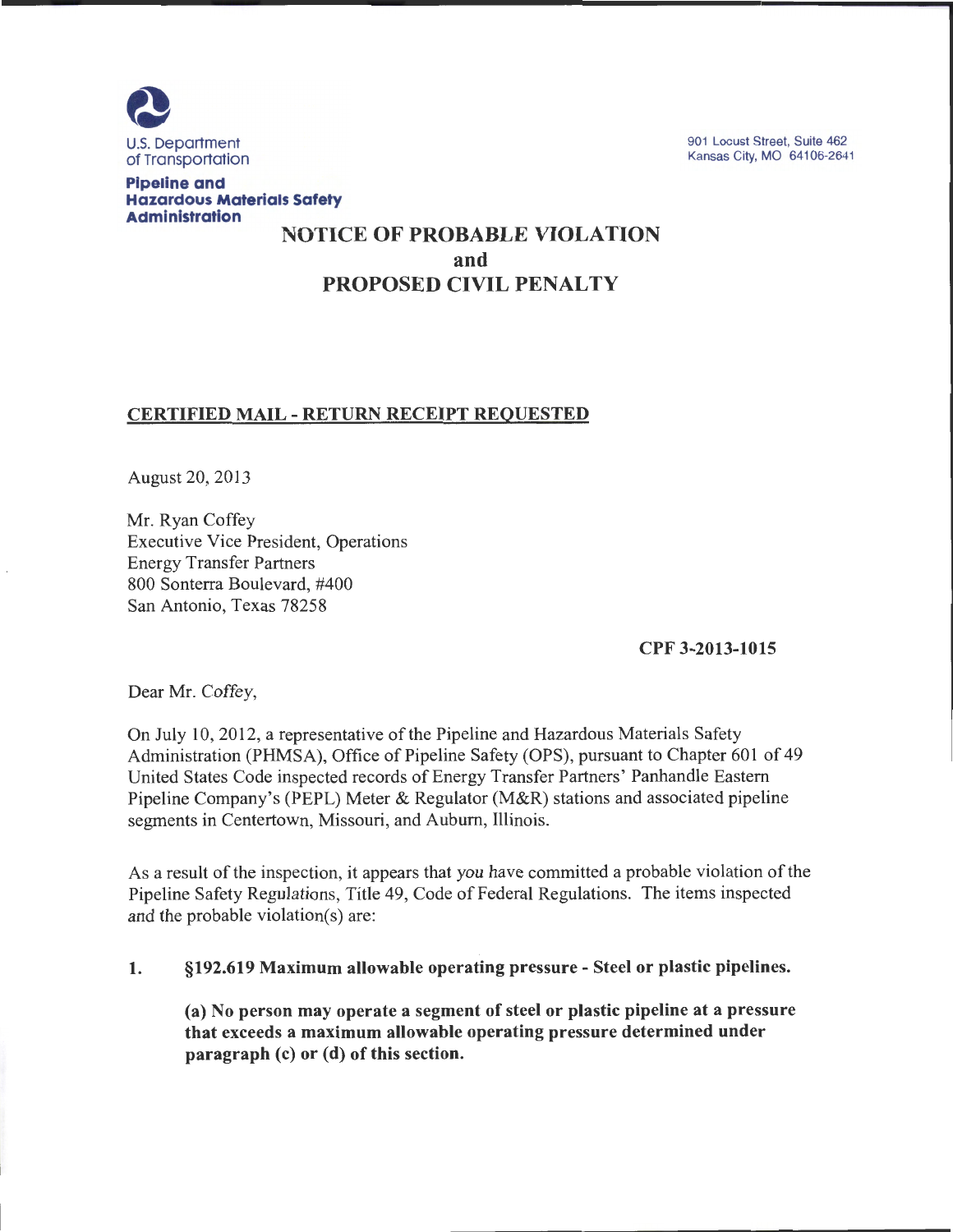PEPL operated the pipeline downstream of the Centertown, Missouri, M&R station and the Auburn, Illinois, M&R station at pressures which exceeded the established Maximum Allowable Operating Pressure (MAOP).

On October 28, 2011, PEPL's working and monitor regulators at Centertown, Missouri's, M&R station malfunctioned allowing the pressure to reach approximately 486 psig, which exceeded the MAOP of 99 psig. The malfunction was caused by moisture left in the upstream pipeline, from a previous hydro-test, getting into the pilot regulator. As a result, the regulator failed to limit the pressure downstream. This pipeline operated above 110 psig for approximately 9 hours.

PEPL operated the Centertown, Missouri, M&R station and piping above the established MAOP, which is a violation of §192.619.

#### 2. §192.619 Maximum allowable operating pressure- Steel or plastic pipelines.

(a) No person may operate a segment of steel or plastic pipeline at a pressure that exceeds a maximum allowable operating pressure determined under paragraph (c) or (d) of this section.

On April6, 2012, PEPL's working and monitor regulators at Auburn, Illinois's, M&R station froze-up resulting in the pressure downstream of the station reaching approximately 550 psig, which exceeded the MAOP of 307 psig. The malfunction was due to moisture in the pipeline, station heaters not operating, and the transfer of the supply to a higher pressure pipeline. The pipeline was operated above its MAOP for approximately  $1-\frac{1}{2}$  hours.

PEPL operated the Auburn, Illinois, M&R station and piping above the established MAOP which is a violation of §192.619.

#### Proposed Civil Penalty

Under 49 United States Code, § 60122, you are subject to a civil penalty not to exceed \$200,000 per violation per day the violation persists up to a maximum of \$2,000,000 for a related series of violations. For violations occurring prior to January 4, 2012, the maximum penalty may not exceed \$100,000 per violation per day, with a maximum penalty not to exceed \$1,000,000 for a related series of violations. The Compliance Officer has reviewed the circumstances and supporting documentation involved in the above probable violation(s) and has recommended that you be preliminarily assessed a civil penalty of \$92,400 as follows: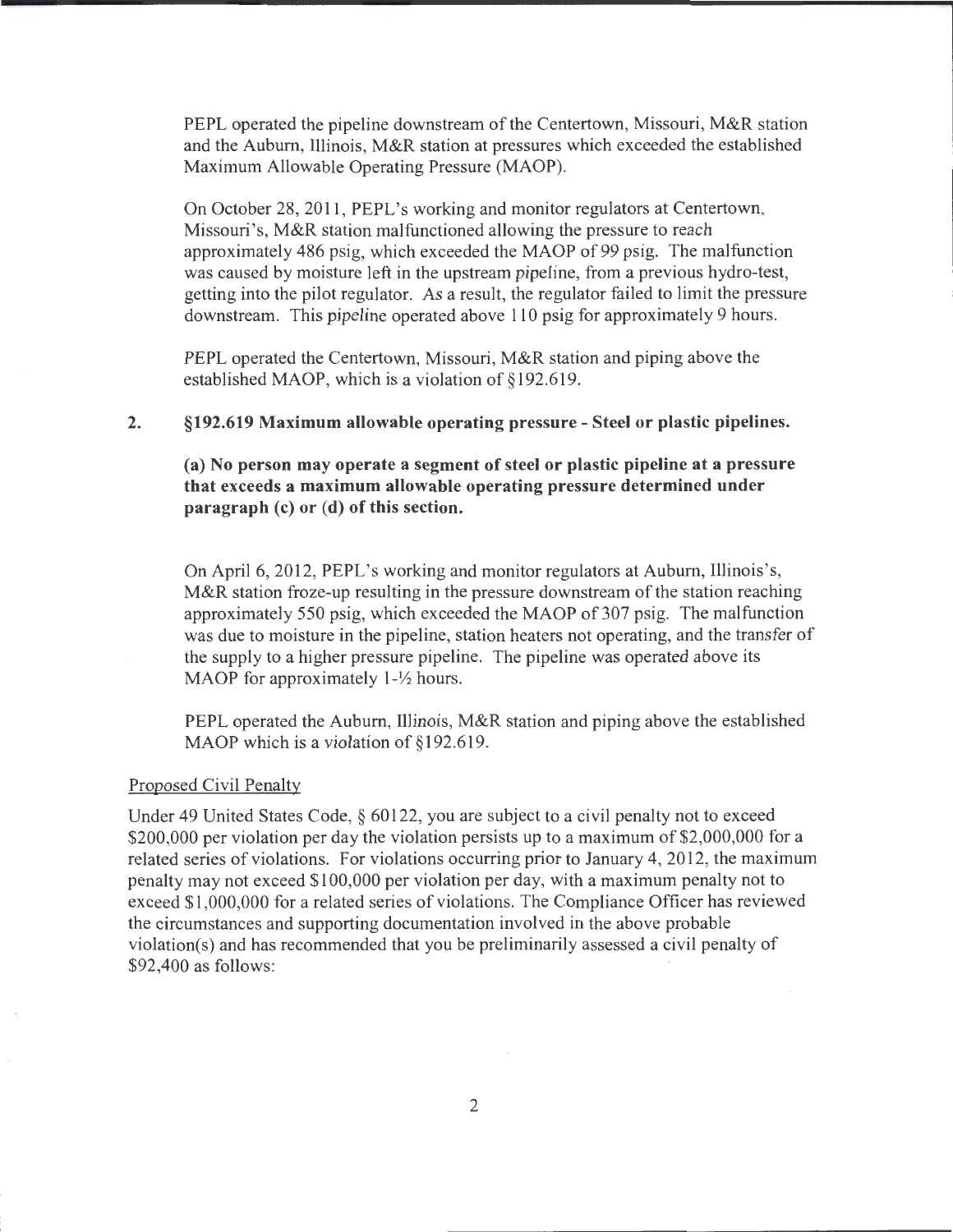| Item number                 | <b>PENALTY</b> |
|-----------------------------|----------------|
|                             | \$46,200       |
| $\mathcal{D}_{\mathcal{A}}$ | \$46,200       |

#### Response to this Notice

Enclosed as part of this Notice is a document entitled *Response Options for Pipeline Operators in Compliance Proceedings.* Please refer to this document and note the response options. All material submitted in response to this enforcement action may be made publicly available. If you believe that any portion of your responsive material qualifies for confidential treatment under 5 U.S.C. 552(b), along with the complete original document you must provide a second copy of the document with the portions you believe qualify for confidential treatment redacted and an explanation of why you believe the redacted information qualifies for confidential treatment under 5 U.S.C. 552(b). If you do not respond within 30 days of receipt of this Notice, this constitutes a waiver of your right to contest the allegations in this Notice and authorizes the Associate Administrator for Pipeline Safety to find facts as alleged in this Notice without further notice to you and to issue a Final Order.

In your correspondence on this matter, please refer to **CPF 3-2013-1015** and for each document you submit, please provide a copy in electronic format whenever possible.

Sincerely,

Linda Wayot

Linda Daugherty Director, Central Pipeline and Hazardous Materials Safety Administration

Enclosure: *Response Options for Pipeline Operators in Compliance Proceedings*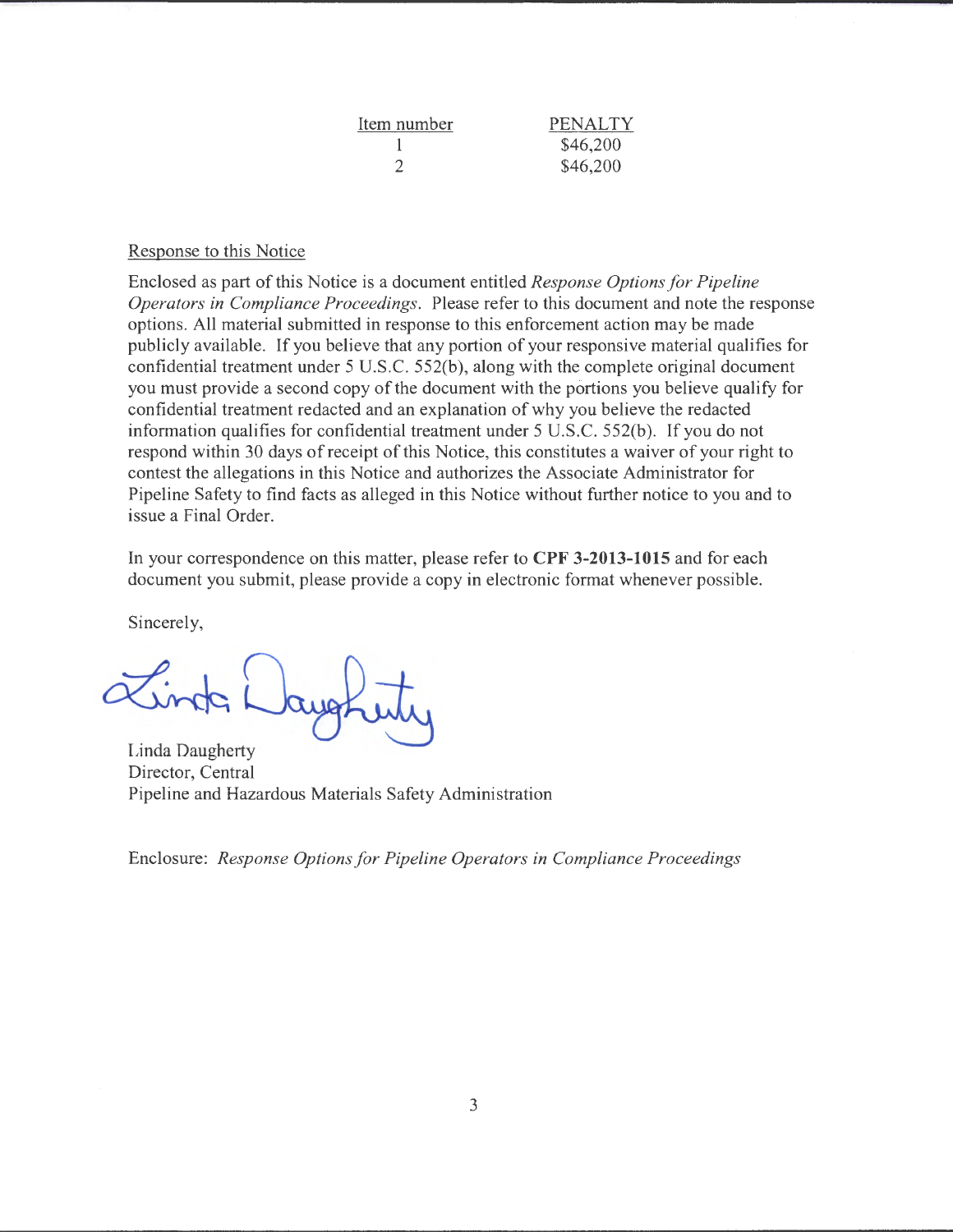# **Response Options for Pipeline Operators in Compliance Proceedings**

The requirements of 49 C.F.R. Part 190, Subpart B (§§ 190.201-190.237) govern response to Notices issued by a Regional Director, Pipeline and Hazardous Materials Safety Administration (PHMSA).

Be advised that all material submitted by a respondent in response to an enforcement action is subject to being made publicly available. If you believe that any portion of your responsive material qualifies for confidential treatment under 5 U.S.C. 552(b), along with the complete original document you must provide a second copy of the document with the portions you believe qualify for confidential treatment redacted and an explanation of why you believe the redacted information qualifies for confidential treatment under 5 U.S.C. 552(b).

# I. **Procedures for Responding; to a NOTICE OF PROBABLE VIOLATION:**

Within 30 days of receipt of a Notice of Probable Violation, the respondent shall respond to the Regional Director who issued the Notice in the following way:

- a. When the Notice contains a proposed **CIVIL PENALTY\*** --
	- 1. If you are not contesting any violations alleged in the Notice, pay the proposed civil penalty and advise the Regional Director of the payment. This authorizes PHMSA to issue an order making findings of violation and upon confirmation that the payment has been received PHMSA will close the case with prejudice to the respondent. Payment terms are outlined below;
	- 2. If you are not contesting any violations alleged in the Notice but wish to submit written explanations, information, or other materials you believe warrant mitigation of the civil penalty, you may submit such materials. This authorizes PHMSA to make findings and to issue a Final Order assessing a penalty amount up to the amount proposed in the Notice. Under 49 United States Code, § 60122, you are subject to a civil penalty not to exceed \$200,000 per violation per day the violation persists up to a maximum of\$2,000,000 for a related series of violations. For violations occurring prior to January 4, 2012, the maximum civil penalty may not exceed \$100,000 per violation per day, with a maximum penalty not to exceed \$1,000,000 for a related series of violations. Refer to 49 C.F.R. § 190.225 for assessment considerations upon which civil penalties are based;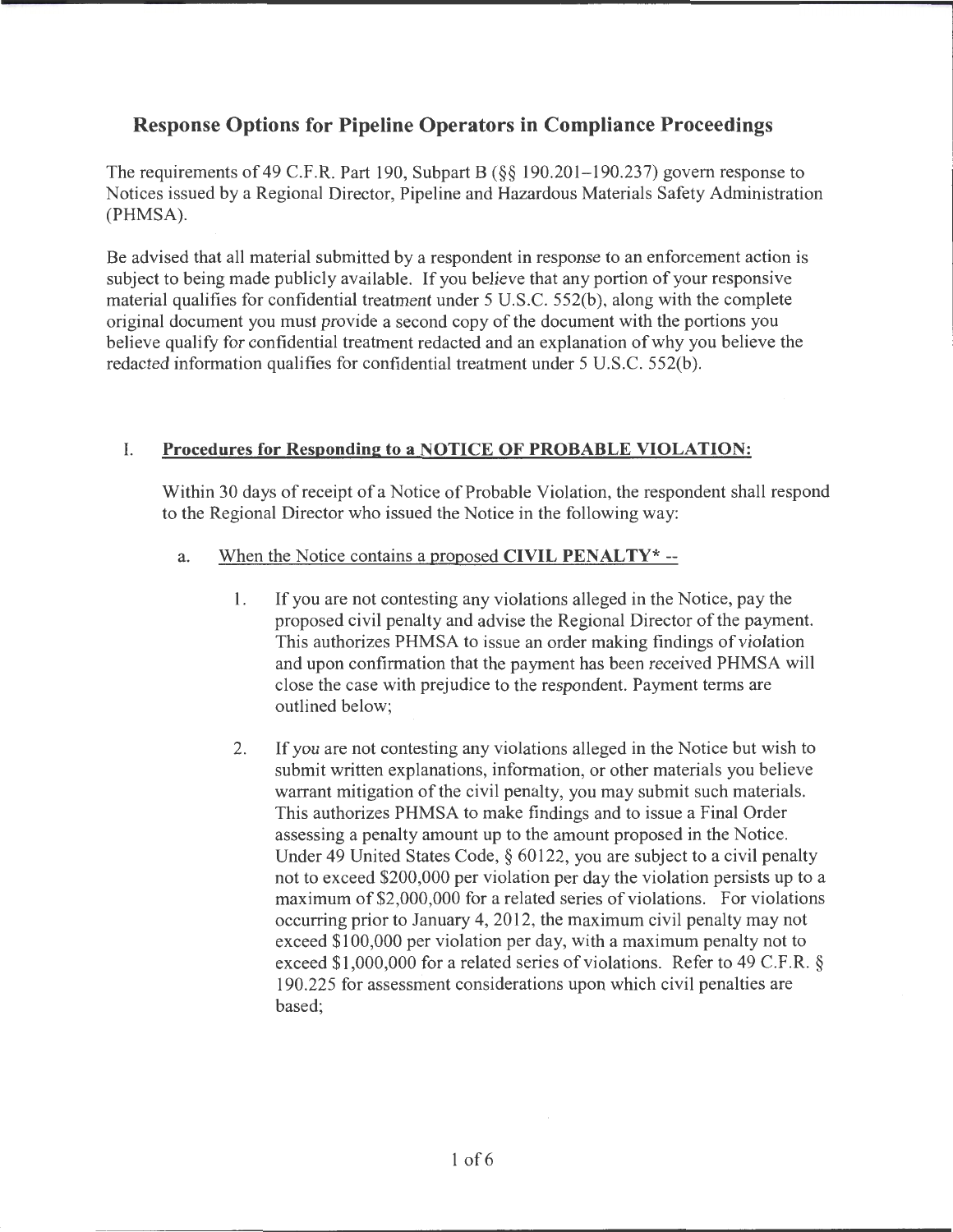- 3. If you are contesting one or more of the items in the Notice but are not requesting an oral hearing, submit a written response to the allegations and/or seek elimination or mitigation of the proposed civil penalty; or
- 4. Request a hearing as described below to contest the allegations and/or proposed assessment of a civil penalty.

## b. When the Notice contains a proposed **COMPLIANCE ORDER\*--**

- 1. If you are not contesting the compliance order, notify the Regional Director that you intend to take the steps in the proposed compliance order;
- 2. If you are not contesting the compliance order but wish to submit written explanations, information, or other materials you believe warrant modification of the proposed compliance order in whole or in part, or you seek clarification of the terms of the proposed compliance order, you may submit such materials. This authorizes PHMSA to make findings and issue a compliance order;
- 3. If you are contesting the proposed compliance order but are not requesting an oral hearing, submit written explanations, information, or other materials in answer to the allegations in the Notice and stating your reasons for objecting to the proposed compliance order items in whole or in part; or
- 4. Request a hearing as described below to contest the allegations and/or proposed compliance order items.

## c. When the Notice contains a **WARNING ITEM--**

No written response is required. The respondent is warned that if it does not take appropriate action to correct these items, enforcement action will be taken if a subsequent inspection reveals a violation.

\*Failure ofthe respondent to respond to the Notice within 30 days of receipt constitutes a waiver of the right to contest the allegations in the Notice and authorizes the Associate Administrator for Pipeline Safety to find facts as alleged in the Notice without further notice to the respondent and to issue a Final Order.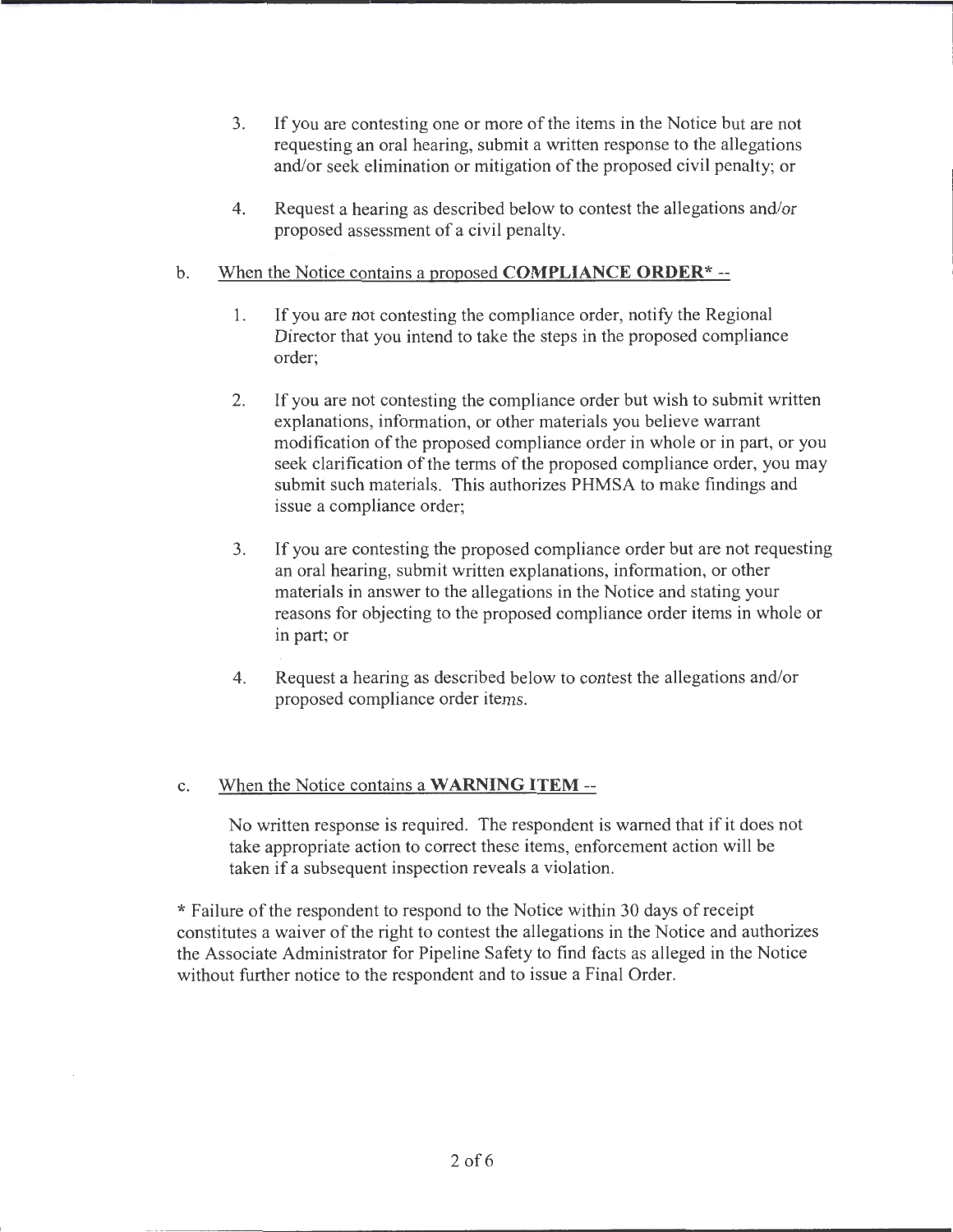## II. **Procedures for Responding to a NOTICE OF AMENDMENT\*--**

Within 30 days of receipt of a Notice of Amendment, the respondent shall respond to the Regional Director who issued the Notice in the following way:

- a. If you are not contesting the Notice, notify the Regional Director of your plans to address the inadequacies identified in the Notice;
- b. If you are not contesting the Notice but wish to submit written explanations, information, or other materials you believe warrant modification of the Notice of Amendment in whole or in part, or you seek clarification of the terms of the Notice of Amendment, you may submit such materials. This authorizes PHMSA to make findings and issue an Order Directing Amendment;
- c. If you are contesting the Notice of Amendment but are not requesting an oral hearing, submit written explanations, information, or other materials in answer to the allegations in the Notice and stating your reasons for objecting to the Notice of Amendment items in whole or in part; or
- d. Request a hearing as described below to contest the allegations in the Notice.

\* Failure of the respondent to respond to the Notice within 30 days of receipt constitutes a waiver of the right to contest the allegations in the Notice and authorizes the Associate Administrator for Pipeline Safety to find facts as alleged in the Notice without further notice to the respondent and to issue a Final Order.

## III. **Procedure for Requesting a Hearing**

A request for a hearing must be in writing and accompanied by a statement of the issues that the respondent intends to raise at the hearing. The issues may relate to the allegations, new information, or to the proposed compliance order or proposed civil penalty amount. Refer to 49 C.F.R. § 190.225 for assessment considerations upon which civil penalties are based. A respondent's failure to specify an issue may result in waiver of the right to raise that issue at the hearing. The respondent's request must also indicate whether or not respondent will be represented by counsel at the hearing. Failure to request a hearing in writing within 30 days of receipt of a Notice waives the right to a hearing. In addition, if the amount of the proposed civil penalty or the proposed corrective action is less than \$10,000, the hearing will be held by telephone, unless the respondent submits a written request for an in-person hearing. Complete hearing procedures can be found at 49 C.F.R. § 190.211.

# IV. **Extensions of Time**

An extension of time to prepare an appropriate response to a Notice may be granted, at the agency's discretion, following submittal of a written request to the Regional Director. The request must indicate the amount of time needed and the reasons for the extension. The request must be submitted within 30 days of receipt of the Notice.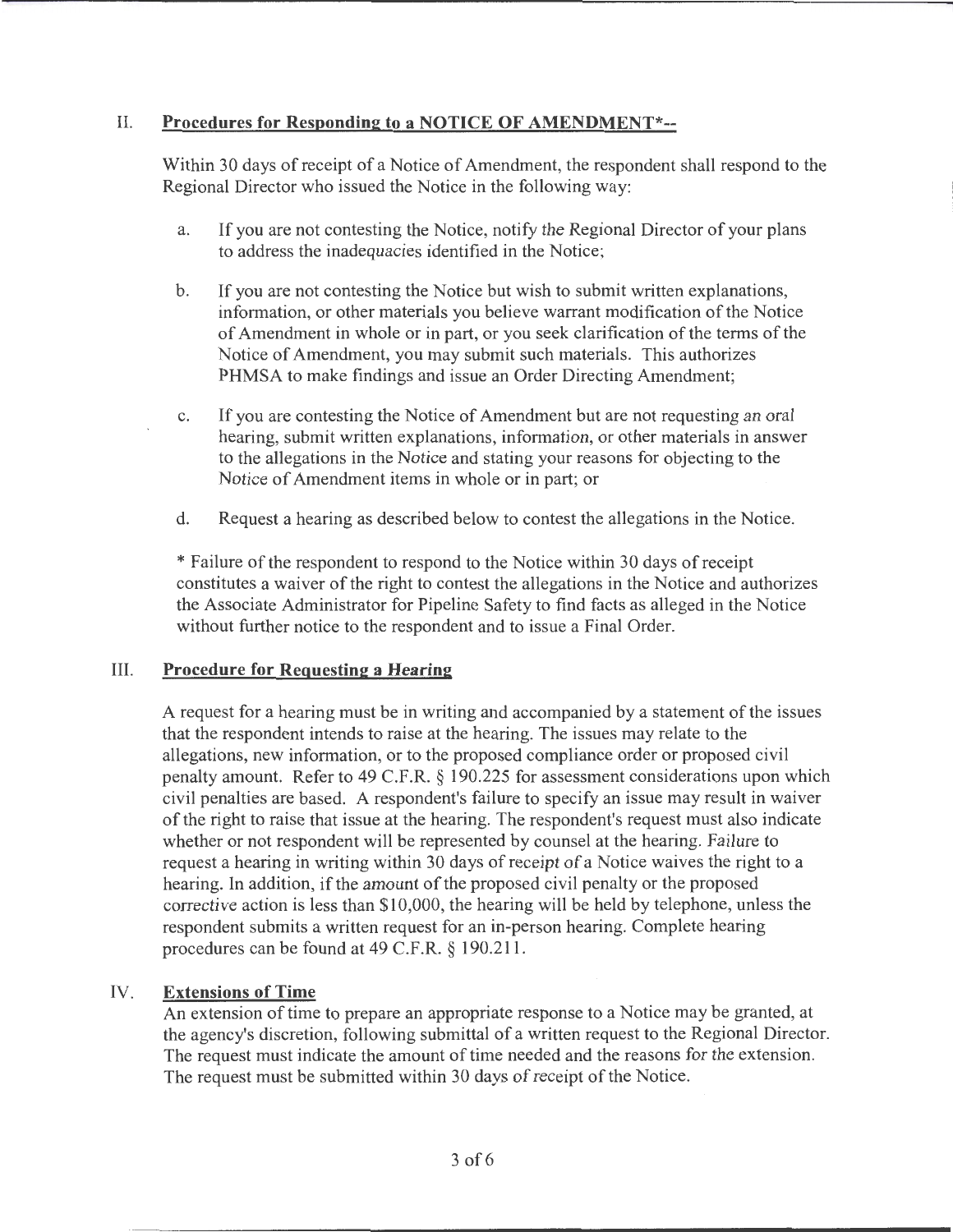# V. **Freedom of Information Act**

Any material provided to PHMSA by the respondent, and materials prepared by PHMSA including the Notice and any order issued in this case, may be considered public information and subject to disclosure under the Freedom of Information Act (FOIA). If you believe the information you are providing is security sensitive, privileged, confidential or may cause your company competitive disadvantages, please clearly identify the material and provide justification why the documents, or portions of a document, should not be released under FOIA. If we receive a request for your material, we will notify you if PHMSA, after reviewing the materials and your provided justification, determines that withholding the materials does not meet any exemption provided under the FOIA. You may appeal the agency's decision to release material under the FOIA at that time. Your appeal will stay the release of those materials until a final decision is made.

## VI. **The Rights of Small Entities To Enforcement Fairness and Policy Against Retaliation**

The Department of Transportation has a policy regarding the rights of small entities to regulatory enforcement fairness and an explicit policy against retaliation for exercising these rights. Our objective is to ensure a fair regulatory enforcement environment. If you feel you have been treated unfairly or unprofessionally, you may contact the PHMSA Office of Chief Counsel. You also have the right to contact the Small Business Administration's National Ombudsman at 1-888-REGFAIR or www.sba.gov/ombudsman regarding the fairness of the compliance and enforcement activities of this agency.

The Department of Transportation strictly forbids retaliatory acts by its employees. As such, you should feel confident that you will not be penalized for expressing your concerns about compliance and enforcement activities.

## VII. **Small Business Regulatory Enforcement Fairness Act Information**

The Small Business and Agricultural Regulatory Enforcement Ombudsman and 10 Regional Fairness Boards were established to receive comments from small businesses about federal agency enforcement actions. The Ombudsman will annually evaluate the enforcement activities and rate each agency's responsiveness to small business. If you wish to comment on the enforcement actions of the Pipeline and Hazardous Materials Safety Administration, call 1-888-REG-FAIR (1-888-734-3247) or go to http://www.sba.gov/ombudsman/dsp\_faq.html.

## VIII. **Payment Instructions**

# *Civil Penalty Payments of Less Than \$10,000*

Payment of a civil penalty of less than \$10,000 proposed or assessed, under Subpart B of Part 190 of the Pipeline Safety Regulations can be made by certified check, money order or wire transfer. Payment by certified check or money order (containing the CPF Number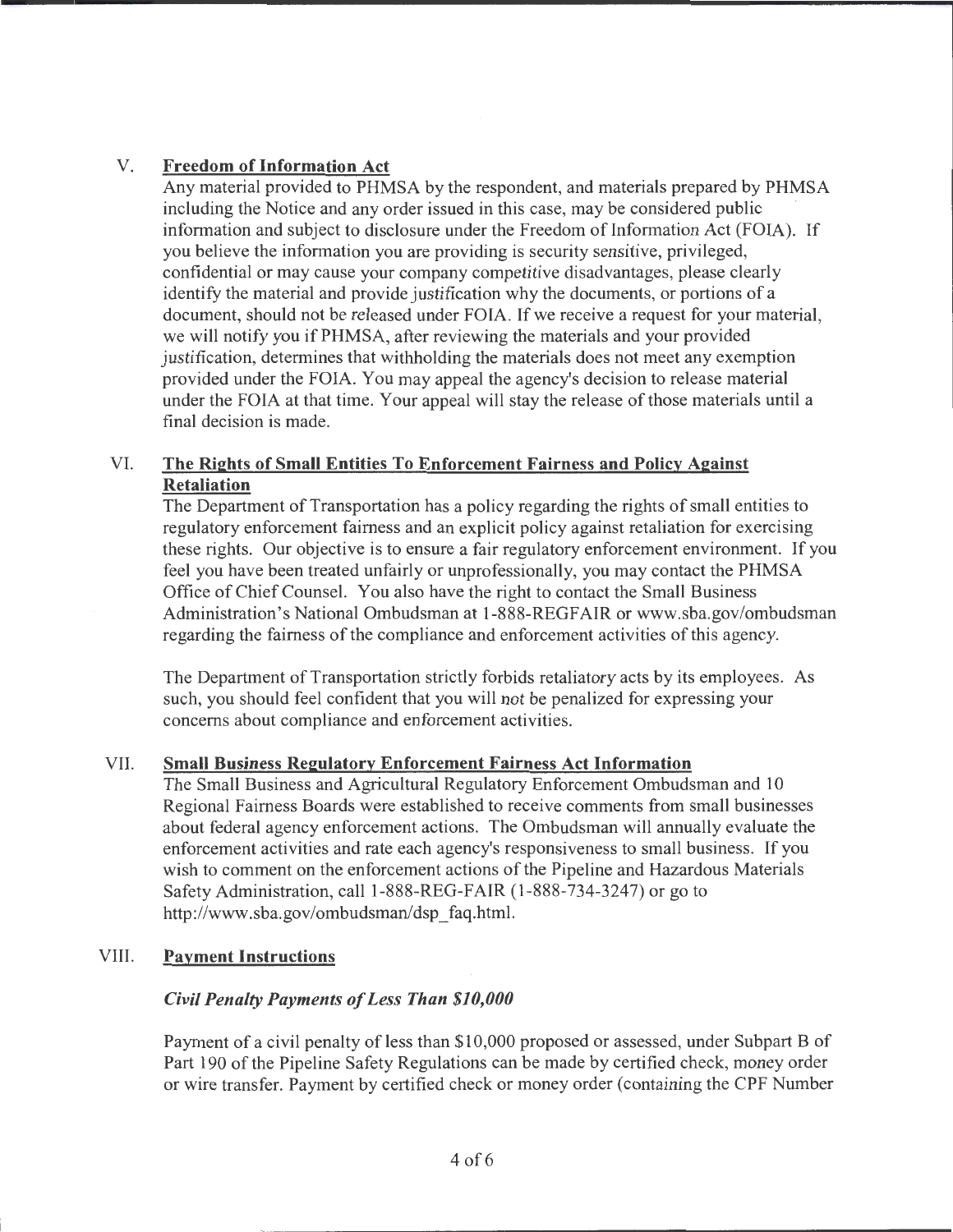for this case) should be made payable to the "Department of Transportation" and should be sent to:

Federal Aviation Administration Mike Monroney Aeronautical Center Financial Operations Division (AMZ-341) P.O. Box 269039 Oklahoma City, OK 73125-4915

Wire transfer payments of less than \$10,000 may be made through the Federal Reserve Communications System (Fedwire) to the account of the U.S. Treasury. Detailed instructions are provided below. Questions concerning wire transfer should be directed to the Financial Operations Division at (405) 954-8893, or at the above address.

#### *Civil Penalty Payments of\$10,000 or more*

Payment of a civil penalty of \$10,000 or more proposed or assessed under Subpart B of Part 190 of the Pipeline Safety Regulations must be made wire transfer (49 C.F.R. § 89.21 (b)(3)), through the Federal Reserve Communications System (Fedwire) to the account of the U.S. Treasury. Detailed instructions are provided below. Questions concerning wire transfers should be directed to the Financial Operations Division at ( 405) 954-8893, or at the above address.